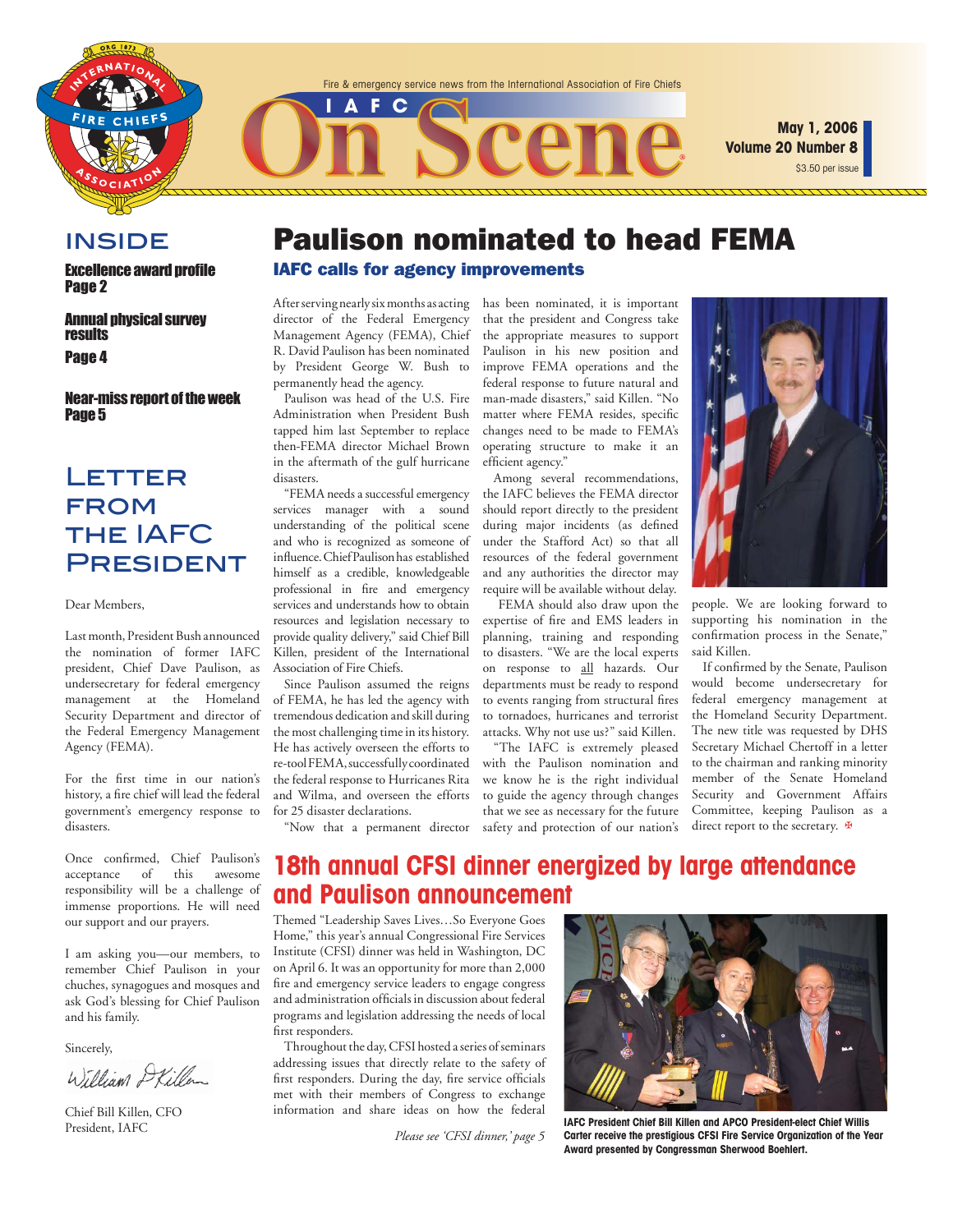### Excellence Award Profile: West Palm Beach Fire Camp is a lifechanging week for teens

#### **By Gloria Sturzenacker**

*This program was a fi nalist in the 2005 Fire Service Excellence program, co-sponsored by the IAFC and U.S. Safety Fire Technologies. Visit www.iafc.org/ awards for more information on this award.*

The third annual installment of Firestorm, the West Palm Beach (FL) Fire Department's demanding spring-

break program for kids aged 14 to 19, finished in March, and Capt. Kimberlee Smoke already knows of a dozen alumni who'll be back next year as mentors. In addition, one camp alum is now taking the department's entrance exams; two are taking basic firefighter training at the community college. "It's shaping up as a good recruitment tool," Capt. Smoke says.

Firestorm is more than that, though. "I didn't know it was going to be so successful," the Firestorm founder continues. "I *certainly* didn't realize it was going to have such an impact on kids' lives.'

The number of West Palm Beach families living below the poverty level is five percentage points higher than in the nation as a whole. The city has been ranked among the country's most dangerous. One alum is being raised by an older brother. Another was living in a halfway house for teens; after completing Firestorm, Capt. Smoke recalls, "she wrote the most beautiful poem about how she found herself at Firestorm."

Before they're accepted into the program—on the strength of a written application, an oral interview, and a 250-word essay on leadership—each student must sign a form committing to participate fully in all activities. "They don't get to say no," says Smoke. "That's what builds character." For five 10-hour days, that means reporting for physical training at 7 a.m., then going on to hose evolutions, ropes and knots class, vehicle extrication, aquatics training, rappelling, a smoke maze, and a live structure fire. Even



**Firestorm campers get a wide range of hands-on experience under**  close guidance. Red helmets are professional WPBFD firefighters, **yellow are alumni mentors, and black are this year's campers.**

this year's student who was deathly afraid of heights climbed the 105-foot aerial ladder.

Firestorm is a hit with WPBFD members, as well. Two professional firefighters are assigned to each team of five or six students. They, the camp's command staff, and a support staff of about 25 all donate their time.

The professionals' involvement helps campers see their commitment through. But another central feature helps get kids to Firestorm in the first place: The camp is free of charge. Donations from several businesses let the department provide breakfast, lunch, and snacks, as well as two shorts-and-T-shirt uniforms for each participant. Turnout gear is available from firefighter attrition and left over

from a change in vendor.

By the Friday g r a d u a t i o n dinner, complete with bagpipe band, the students have a new selfrespect—but also "the discipline to know they're not professionals they can't do what we do," Smoke notes. "We call it a camp for young adults. But it's when they leave that we see adults." ✠

### ANNOUNCEMENTS

### **VCOS Election Annnouncement**

VCOS election information is available by going to the VCOS Web site, www.vcos.org, under "elections." The chair of the election committee, Chief Brett Waters, may be reached at bwaters@centralvalleyfire.com.



### **DHS and USFA announce outstanding research award winners**

George Foresman, Under Secretary of the Department of Homeland Security Preparedness Directorate, and Acting U.S. Fire Administrator Charlie Dickinson have announced the four fire service executives receiving the National Fire Academy's (NFA) 2005 Annual Outstanding Research Awards. More than 600 Executive Fire Officer Program (EFOP) applied research papers were completed during 2005 and submitted for review.

The Outstanding Research Award recognizes excellent applied research projects completed by EFOP students. This year, four research efforts were judged to be outstanding by their faculty and peers. The award winning papers were presented at the 18th Executive Fire Officer Symposium on April 21-23, 2006, at the National Emergency Training Center in Emmitsburg, Maryland.

The 2005 Outstanding Research Award recipients are:

**Executive Development Course Awardee:** Marcus G. Lusk, District Chief, City of Amarillo Fire Department, Amarillo Texas. Paper: Evaluating the Amarillo Department Mayday Guidelines.

**Leading Community Risk Reduction Course Awardee:** Ray A. Webber, Fire Chief, The Procter & Gamble Company, Cincinnati Ohio. Paper: Identifying Alternative Approaches To Fire and Hazard Protection at Procter & Gamble.

**Executive Analysis of Fire Service Operations in Emergency Management Course Awardee:** Kevin O. Milan, Division Chief, City of Golden Fire Department, Golden, CO. Paper: Evaluation of Electronic Student Response Technology in an Introductory National Incident Management System Training Course.

**Executive Leadership Course Awardee:** Mark Brown, Superintendent, New South Wales Fire Brigades, Sydney New South Wales, Australia. Paper: The Effectiveness of Fire Safety Training for Employees in Commercial Premises.

To obtain a copy of the four projects, contact the U.S. Fire Administration, Executive Fire Officer Program, 16825 South Seton Avenue, Emmitsburg, Maryland, 21727; or call 800/238-3358, extension 1639, and leave your request on voice mail. You can also obtain a copy of the individual outstanding research projects from the U.S. Fire Administration's Web site at www.usfa.fema.gov/ training/nfa/efop/applied\_research/awards.shtm.



KELVIN J. COCHRAN for **SECOND VICE PRESIDENT** IAFC, 2006

> "The trend of electing strong leaders with vision, drive and determination must continue. Working together we can chart a course that will enhance the excellence of our organization."

Paid for by supporters of Kelvin J. Cochran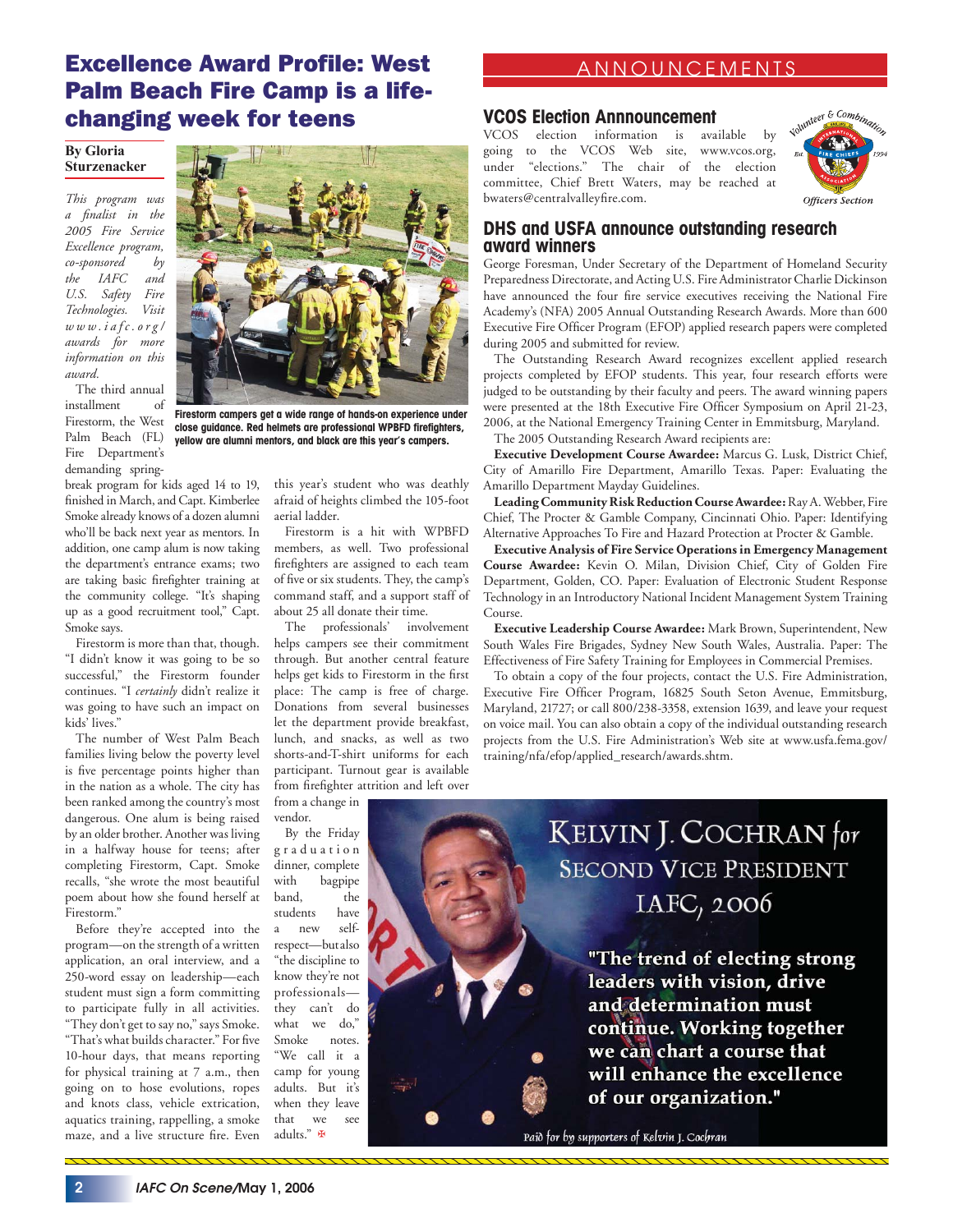## Clarifying the IAFC's role in mutual aid initiatives

As previously reported, the IAFC has two mutual aid projects that will help the fire service's ability to support the National Response Plan and implement concepts presented in the National Incident Management System. The first project is the National Fire Service Intrastate Mutual Aid System (IMAS), which is addressing intrastate mutual aid (within states). The second is focusing on interstate mutual aid (between states), and is known by the name of the IAFC task force which is formulating recommendations on the subject: the Mutual Aid System Task Force (MASTF).

Misunderstanding about the two programs have surfaced in recent weeks, and contributed to confusion about their scope and objectives. In this article, the IAFC hopes to clarify the purposes of these two important mutual aid initiatives.

"Please take the time to read through this document and to get your questions answered," said IAFC President Chief Bill Killen. "This country needs the fire service and other emergency response disciplines to come together to develop solutions that will better

protect our citizens. We should all be able to support the goals of a national mutual aid system."

"This will be a model for law enforcement, public works, EMS or anyone else with an operational requirement to move resources and we will freely share," said Killen.

#### **Creation of an Intrastate Mutual Aid System (IMAS)**

The first project, which was funded last July by the NIMS Integration Center within FEMA, is to create a National Fire Service *Intrastate* Mutual Aid System (IMAS). The ultimate goal of the National Fire Service *Intrastate* Mutual Aid System (IMAS) project is to support the creation of formalized, comprehensive, exercised *intrastate* mutual aid plans.

While many states have mutual aid agreements or compacts, developing operational plans is the next step needed to implement those agreements. Through the IMAS project, assistance is being provided to states through the state fire chiefs associations to develop formal, comprehensive *statewide* mutual aid plans for efficiently mobilizing

and deploying fire service assets to incidents within their states. The plans that are produced will provide mutual aid models that can be adopted and adapted to suit the needs of other emergency services and disciplines.

Ten states have agreed to participate in the first year of this project, and it is hoped that another 10 will participate in the second year. The 10 states currently participating are: Louisiana, Mississippi, Alabama, Georgia, and Texas in the Gulf region, and Idaho, Wyoming, Montana, Colorado, and New Mexico in the Rocky Mountain region.

#### **Improving the Interstate Mutual Aid System**

In conjunction with IMAS, the Fire Service Mutual Aid System Task Force (MASTF) is developing a plan for strengthening mutual aid between states. The MASTF effort, which will help shape an improved interstate mutual aid system, began with the appointment last fall of the IAFC Mutual Aid System Task Force (MASTF). The goal of the MASTF is to bring a fire service perspective to recommendations to improve the

sharing of resources across state lines.

The MASTF was charged by the IAFC Board of Directors with completing its task by fall of 2006. Among other things, the task force has reviewed lessons learned from recent national disasters about how to most efficiently and effectively mobilize and deploy fire service resources to large scale incidents across state lines. Under direction from the MASTF, workgroups within each of the IAFC divisions and sections have been providing recommendations addressing the many complex issues involved in this concept.<br>Clearly, these p

projects are interrelated—a network of states across the country experienced in providing mutual aid within their own borders will provide a strong foundation for effective mutual aid between states. By addressing mutual aid at both the national and the state level, the IAFC is helping to move the nation's fire service forward in preparing for the next national disaster.

For more background on IAFC Mutual Aid, go to www.iafc.org/ mutualaid. ✠

# **Emergency & Disaster Management Degrees**<br>Prepare yourself for the job you'll be doing tomorrow...

The faculty at American Public University are experienced professionals from the Department of Homeland Security, FEMA, NAF, the IAFF, the Department of Transportation, TSA, and include Battalion Fire Chiefs, **Emergency Medical Technicians, and Public Health professionals.** 

**Crisis Action Planning Interagency Disaster Management Consequence Management Quarantine Psychology of Disaster Emergency & Disaster Theory Emergency & Disaster Incident Command Risk Communications Emergency Medical Services Administration Homeland Security Weapons of Mass Destruction Fire Services Management Mass Casualty Incident Management Special Operations in Emergency Medical Services** 

These APU courses and certificates help you prepare for tomorrow's challenges.

Online undergraduate and graduate degrees in **Emergency & Disaster** Management, and **Homeland Security are** among those available.

Learn More at www.apu.apus.edu/emergency-disaster or email info@apus.edu

The Ultimate Advantage is an Educated Mind American Public University, 111 West Congress Street, Charles Town, WV 25414, 1-877-468-6268 (Menu Option 2)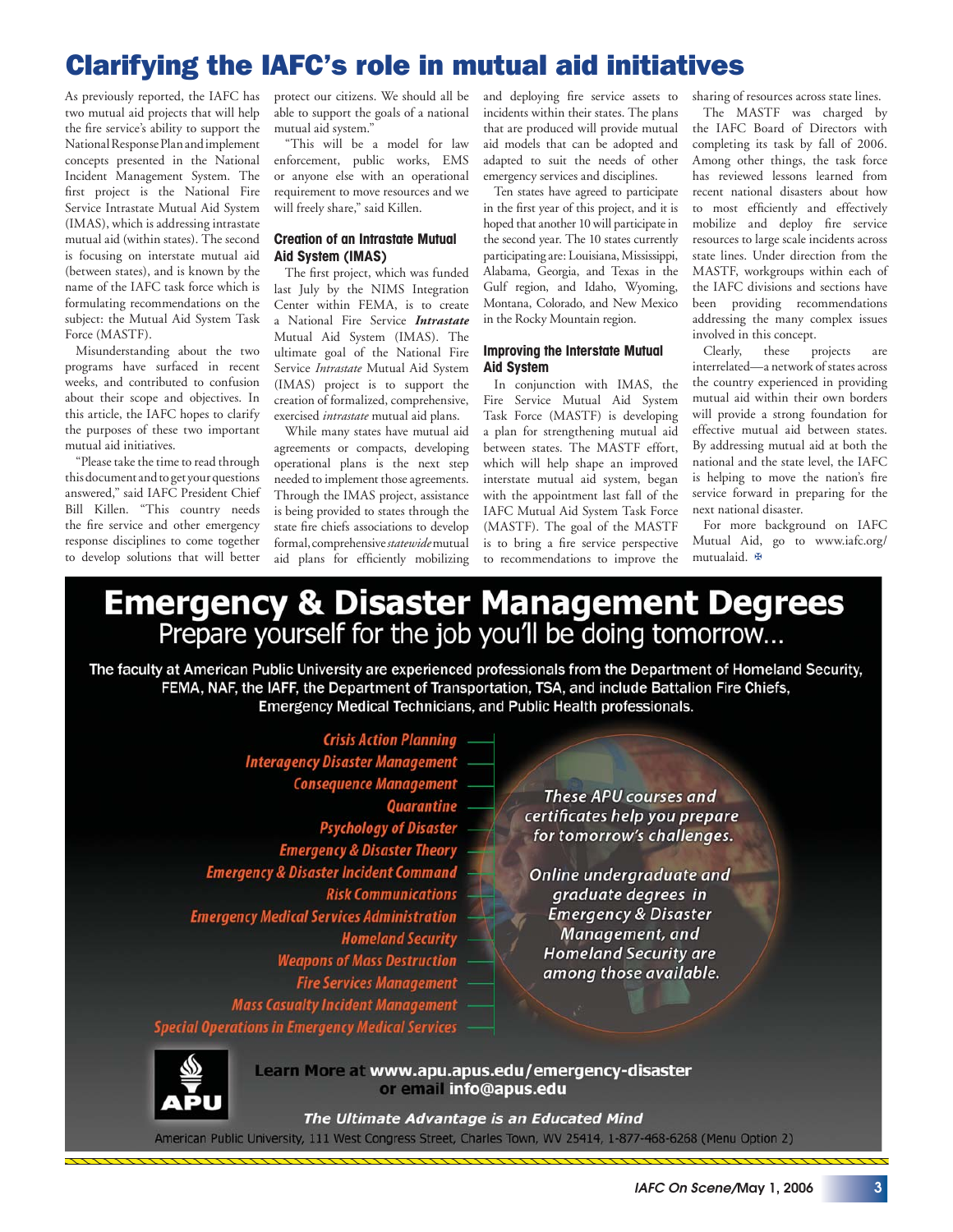# How's your physical? Results from the IAFC's survey on annual physicals

### **By David H. Fischler**

Recently, the International Association of Fire Chiefs conducted a membership survey about fire department physical exams. The purpose was to determine the status of these exams in the fire service, to identify areas that need improvement and to consider new initiatives.

When considering the question "How valuable is a firefighter's life?" we acknowledge that the most valuable resource any fire department has is its firefighters. We know that we need a certain number of firefighters on scene to perform various functions; yet, what are we doing to assure that our firefighters are physically capable of performing these functions? How many more firefighters will die in the line of duty because they had an underlying medical problem that could have been identified with a required annual physical?

Approximately half of firefighter deaths occur from cardio/cerebral vascular disease—heart attacks and strokes. Many of these deaths may have been prevented by annual physicals that could have identified underlying medical conditions. Two years ago, a young firefighter from a major city died in the line of duty from a heart attack. He was obese and had medical problems of which the department was unaware. This firefighter was able to avoid the annual department physical for more than four years! Would these medical conditions have been found if he took the annual physical? Absolutely! Would his firefighting career have been limited? Probably! Would he have been able to continue to enjoy his family—a wife and two young boys? Definitely!

The survey shockingly found that 32 percent of career, combination and volunteer fire departments do not require physical examinations for their members (see Table 1). As chiefs, we know that these exams are required under OSHA 1910.120 for use of respiratory apparatus and adopted in NFPA 1500 and NFPA 1582. It is interesting and exciting to note that 61 percent of the departments reported that they require physical exams for all firefighters who respond. They care about *all* of their members. It is no longer acceptable for these exams to be limited to interior firefighters or drivers. Any firefighter who responds to an incident must have an annual physical evaluation. We need to protect all our members and assure that we all go home. Don't we care about *all* our firefighters and not just a select group? In looking at Table 2, we see that no single standard is being applied to these physical exams; however, NFPA physical standards are being applied in the majority of all departments. Departments that use locally established standards should ensure that they meet or exceed those of national organizations and state agencies.

Mental health is just as important as a firefighter's physical condition, and can just as easily impact job performance. We have created critical incident stress management programs to address issues after a major call, and hotlines have been established for firefighters in need of mental health assistance. Yet 91 percent of the reporting fire departments do not include a mental health component in their annual physical. We are not looking for a four-hour test with interpretation of ink spots (see Table 3). What we need is a simple, written assessment tool that could be completed as part of the annual physical. The fire service may be able to provide interventional support which would improve firefighter productivity and retention. As chief officers, we can no longer ignore mental health issues and their effects on job performance. Our next challenge is to incorporate a mental health assessment in our annual physicals.

Table 4 indicates that the majority of physical examinations are performed by qualified medical professionals with an understanding of both the firefighter's job and the appropriate medical criteria according to recognized standards. A nurse or paramedic may be useful for initial screenings, but a physician knowledgeable in the appropriate firefighter medical standards must make the final evaluation and determination of a firefighter's medical status.

The challenge that we have as chief officers is to ensure that all firefighters—interior, exterior and drivers—receive annual medical physicals. We must implement the use of generally accepted firefighter medical standards. Physicals need to be performed by qualified physicians knowledgeable about the firefighter's job and the appropriate standards. Finally, we must begin the process to include a required mental health evaluation in the annual firefighter physical.

This brief survey has shown that major improvements have occurred in the implementation of the annual firefighter physical. The survey also indicates that we still have a long way to go to achieve 100 percent compliance. The initial premise

#### Table 1: Does your fire department require annual physicals for:

|                                                  | Total | Fully<br>Career | Primarily<br>Career with<br>Volunteers | Primarily<br>Volunteer<br>with Career | Fully<br>Volunteer |
|--------------------------------------------------|-------|-----------------|----------------------------------------|---------------------------------------|--------------------|
| Total                                            | 1824  | 805<br>100%     | 391<br>100%                            | 375<br>100%                           | 251<br>100%        |
| All firefighters                                 | 1116  | 69.2%           | 65%                                    | 49.9%                                 | 46.6%              |
| Firefighters who use<br>breathing apparatus only | 95    | 3.5%            | 5.4%                                   | 8%                                    | 6.4%               |
| Interior firefighters<br>and drivers only        | 27    | $.1\%$          | 1.3%                                   | 2.4%                                  | 4.8%               |
| Does not require<br>physicals                    | 586   | 27.2%           | 28.4%                                  | 39.7%                                 | 42.2%              |

### **Table 2: What standards do the medical professionals performing the physicals use? Please select all that apply.**

|                     | Total | Fully<br>Career | Primarily<br>Career with<br>Volunteers | Primarily<br>Volunteer<br>with Career | Fully<br>Volunteer |
|---------------------|-------|-----------------|----------------------------------------|---------------------------------------|--------------------|
| <b>Total</b>        | 1227  | 580             | 278                                    | 224                                   | 144                |
| <b>OSHA</b>         | 799   | 40.7%           | 40.3%                                  | 35.3%                                 | 50%                |
| <b>NFPA</b>         | 785   | 65.7%           | 66.9%                                  | 62.9%                                 | 52.8%              |
| <b>IAFF</b>         | 101   | 12.6%           | $7.2\%$                                | 2.2%                                  | 2.1%               |
| <b>State</b>        | 149   | 12.4%           | 15.5%                                  | 8.9%                                  | 9.7%               |
| Locally established | 385   | 32.6%           | 32.4%                                  | 30.4%                                 | 26.4%              |

**Table 3: Does your physical include a mental health component that would identify post traumatic stress or other significant mental health issues?**

|              | Total | Fully<br>Career | Primarily<br>Career with<br>Volunteers | Primarily<br>Volunteer<br>with Career | Fully<br>Volunteer |
|--------------|-------|-----------------|----------------------------------------|---------------------------------------|--------------------|
| <b>Total</b> | 1227  | 581             | 278                                    | 223                                   | 144                |
| Yes          | 116   | 12%             | 9.4%                                   | 8.1%                                  | 1.4%               |
| No           | 1111  | 88%             | 90.6%                                  | 91.9%                                 | 98.6%              |

**Table 4: Who performs your physicals? Please select all that apply.**

|                                                                                   | Total | Fully<br>Career | Primarily<br>Career with<br>Volunteers | Primarily<br>Volunteer<br>with Career | Fully<br>Volunteer |
|-----------------------------------------------------------------------------------|-------|-----------------|----------------------------------------|---------------------------------------|--------------------|
| <b>Total</b>                                                                      | 1233  | 584             | 279                                    | 224                                   | 145                |
| Local physician                                                                   | 372   | 31.7%           | 26.2%                                  | 29.9%                                 | 32.4%              |
| Nurse/physicial<br>assistant/paramedical<br>professional                          | 86    | 7.5%            | 5.7%                                   | 7.6%                                  | 6.2%               |
| Occupational health<br>services                                                   | 599   | 45.2%           | 54.1%                                  | 51.3%                                 | 46.9%              |
| Physician with<br>knowledge and<br>experience of firefighter<br>health and safety | 486   | 41.8%           | 40.9%                                  | 33.9%                                 | 35.9%              |

of this brief review is that our firefighters are the most important component to the success of the fire service. As chief officers, we are obligated to assure the health and welfare of our personnel. Line-of-duty deaths are not acceptable, especially when they may have been prevented with an annual physical. *All* of us must ensure that "EVERYONE GOES HOME." **⊕** 

*Commissioner David H. Fischler is retired from the Suffolk* 

*County (NY) Department of Fire Rescue and Emergency Services with 28 years in the career fire service. He is a former chief of the St. James Fire Department and still an active member with 39 years in the volunteer fire service. Commissioner Fischler serves the IAFC on the board of the Safety, Health and Survival Section and as a member of the Terrorism/Homeland Security Committee.*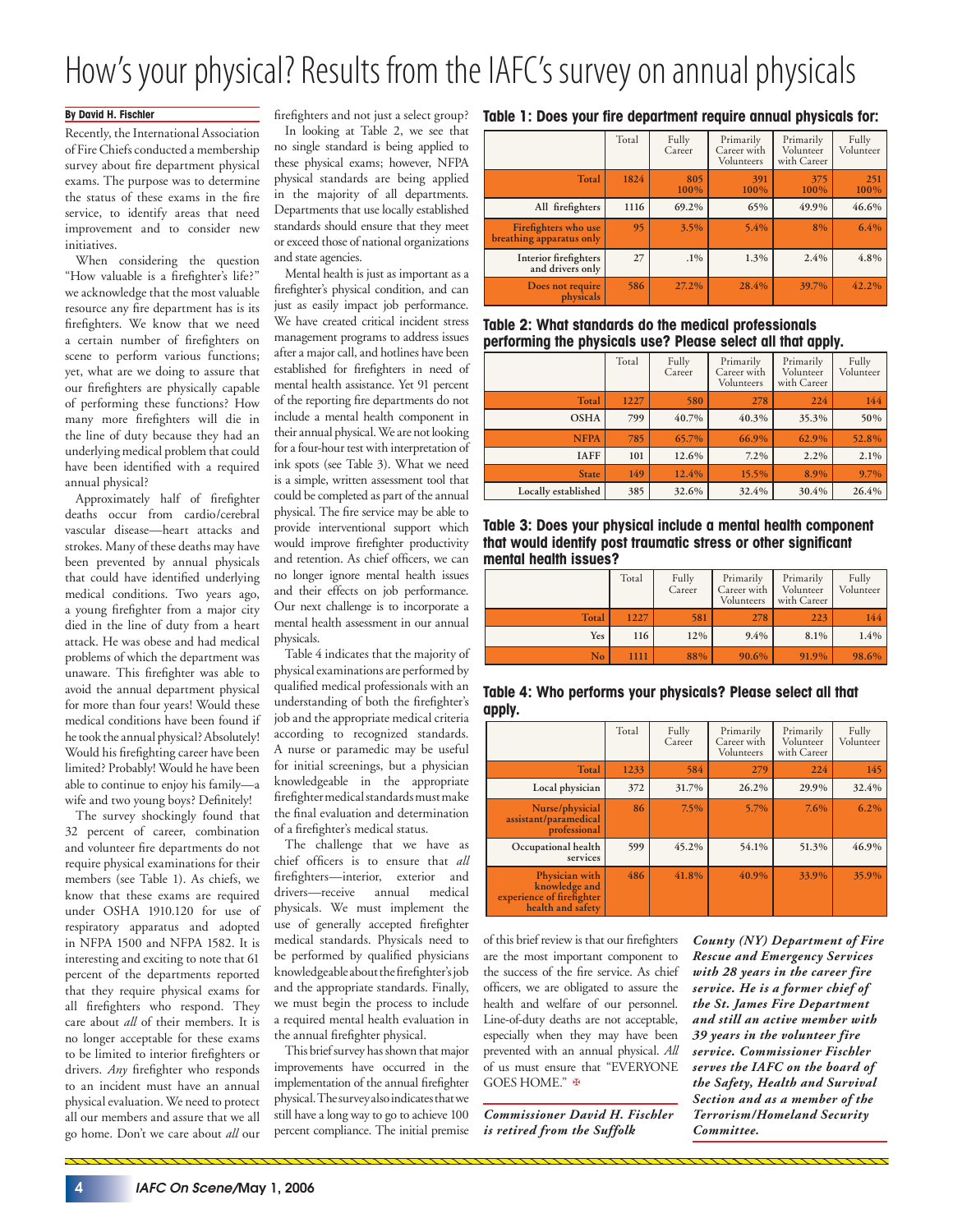### *CFSI dinner*

**Continued from page 1**

government can address the challenges of the fire service, both nationally and locally.

The day culminated at the 18th Annual National Fire and Emergency Services Dinner where Chief R. David Paulison, acting director of the Federal Emergency Management Agency (FEMA), was scheduled as the keynote speaker. Adding to the excitement of the day and just two hours prior to the event, President George W. Bush nominated Paulison as the Under Secretary for Federal Emergency Management at the Department of Homeland Security (DHS). With numerous standing ovations, Paulison's comments echoed what many had been conveying throughout the day: that America is at a historic moment in emergency management and there is not an option for failure.

In addition to Chief Paulison, the program included remarks from Sen. Joe Biden (D-DE), Sen. Mike DeWine (R-OH), Sen. Paul Sarbanes (D- MD), Congressman Robert Andrews (D-NJ), Congressman Sherwood Boehlert (R-NY), Congressman Steny Hoyer (D-MD) and Congressman Curt Weldon (R-PA).

The IAFC was honored jointly with the Association of Public Safety Communications Officials-International (APCO). The two organizations were awarded the 2006 CFSI Fire Service Organizations of the Year for their tireless efforts to secure additional broadcast spectrum for first responders. In February of this year, Congress passed a broad legislative passage that included language establishing a hard date of Feb. 9, 2009, for the reallocation of the 24 MHz of spectrum for public safety. This new spectrum will be used for operable, daily incident management and also enhance the ability to communicate in major disasters and for interoperability purposes. IAFC President Chief Bill Killen accepted the award on behalf of the association.



The High Calling of Leadership. It's the motivation and passion we all feel for our profession. It's what wakes up in the morning, gets us through the day's challenges and leaves us satisfied when we come home at night.

It's about Standing Up-as leaders, taking initiative and risks every day. It's about Standing Out as we hone and demonstrate exceptional skills, setting an example for the future. It's about Standing Firm in the face of challenges and overcoming them by the sheer force of shared strength and continuing resolve.

I want to serve you by making IAFC stronger. I will advance the concept for the 2ndVice President to become the designated liaison with the Divisions, Sections and even the Committees.

We are prepared to Stand Up, Stand Out and Stand Firm for the safety of our homeland and the communities we protect. With your support, as your Vice President, I will aggressively reach out and find more people to Stand With Us.



### NEAR-MISS REPORTING

# Report of the Week

More than 700 near-miss reports have been filed at www.firefighternearmiss.<br>Com. Have you filed yours? To receive the "Report of the Week," visit the Web site, or send an e-mail to nearmiss@iafc.org, with the word "subscribe" in the subject line. Each week, you'll get a valuable report like this one:

**Report Number:** 06-0000131 **Report Date:** 03/02/2006 1828 **Department type:** Volunteer **Job or rank:** Fire Chief **Department shift:** Respond from home **Age:** 52 - 60 Years of fire service experience:  $30+$ **Region:** FEMA Region V

### **Event Information**

Event type: Fire emergency event: structure fire, vehicle fire, wildland fire, etc. **Event date and time:** 02/26/2006 0134 **Event participation:** Involved in the event **Do you think this will happen again?** Yes **What do you believe caused the event?**  • Human Error

- Situational Awareness
- Command
- Decision Making
- Task Allocation
- **What do you believe is the loss potential?**

• Life threatening injury

### **Event Description**

Arrive on scene of a 2-story 3000 square foot residential structure. The structure was built of logs, 6"x12", and the interior walls were lined with wood paneling. 2 - 1 3/4" attack lines were laid to the front door. The fire was visible from the B Side at the roof level. As I stood at the front of the house, I remarked that this was not a good fire. The smoke was yellowish in color and it was heavy all around the structure. Command was on scene requesting additional resources. Ventilation needed to take place. The ventilation occurred at the rear of the structure. I opened the front door and the smoke was rapidly being sucked back into the building. I was on my knees and looking inside the door to see what I could see. I decided to crawl inside to see where the fire was coming from. As I got to a couch that was about 8 foot inside the door, I stopped as heavy embers of fire were dropping on the floor. I found the smoke had lightened and I could see the roof. All I saw was fire. The gas vapor at the highest level of the structure was burning. I immediately retreated to the exterior of the structure through the doorway. As I turned from the front porch and looked back at the door, the fire was lapping out of the front door about 12 feet. The second line was deployed to knock that fire down and give me a chance to get farther away from the structure. When I regained my position, both hand lines were deployed at the door and the front window. The entire living room was on fire from flashover. I realized how bad the situation was inside but still had to find out from first hand experience. Staff was great. Water application did what it was supposed to do.

### **Lessons Learned**

РОК ВУТНЕ СОММЕНЕЕ ПО ЕШЕТ ЈАМ ВИОМАЛ

Trust your instincts. Overcome the need to verify what you see and know. **₩** 

### **Need to find another IAFC member?**

Check out our new Membership Directory, and other exclusive member benefits, under the "Members Only" link at www.iafc.org.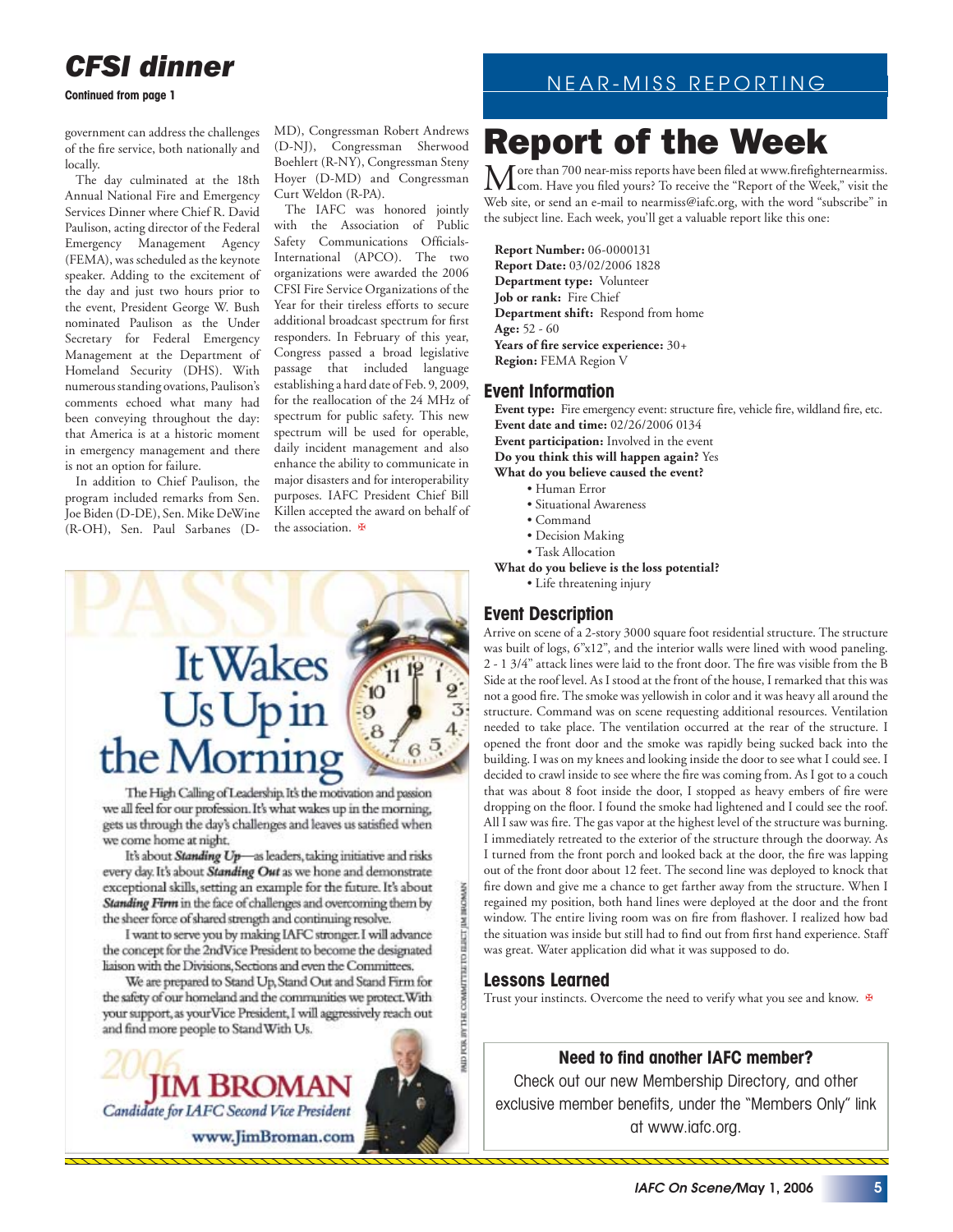### Fireman's Fund Heritage<sup>sm</sup>: Fulfilling a core mission to help fire departments serve their communities better

The Fireman's Fund Insurance the Bucket Brigade, fire departments Company launched a new program in have received grants for automated 2004 that carries one of its 1863 core missions, supporting the fire service, to the 21st Century. The Fireman's Fund Heritage<sup>SM</sup> program seeks to reduce the "do more with less" scenario many fire departments are facing today. Grants are available to fire departments where they are needed most: firefighting tools, firefighter training, fire safety education and community emergency response programs. The 143-year old company has taken the original core mission, supporting the widows and orphans of San Francisco firefighters, to a new level by already awarding millions of dollars to assist fire departments and fire service organizations across the country.

The Heritage<sup>SM</sup> program uses three avenues to distribute funds. Fireman's Fund employees may nominate local fire departments and fire prevention non-profit organizations through the "Bucket Brigade" for grants. A panel of employees reviews the nominations and approves awards based on need. Under

external defibrillators, thermal imaging cameras, self-contained breathing apparatus, turnout gear, hydraulic rescue tools and gas monitors. Funds have also been provided to support fire prevention programs in atrisk communities. Fireman's Fund employees are also encouraged to provide their local departments with volunteer support for non-emergency activities.

Independent agents with the company provide the second means for funding possibilities. As the agents' businesses grow through Fireman's Fund products, the agents can have grants directed to fire departments within their service areas. The independent agents' nominations also provide much needed equipment ranging from duty pagers and portable radios to new computers

The third funding stream is provided to national programs that seek to improve firefighter

*Please see 'Heritage program,' page 8*

**Recent Fireman's Fund Heritage<sup>SM</sup> Recipients** Benecia (CA) VFD—\$2,771 for AED. Rohnert Park (CA) DPS—\$8,895 to help fund USAR tools, ladder escape

belts and firefighter escape kits. Elk Creek (CO) FPD—\$12,014 for gas monitors.

City of Waterbury (CT) FD—\$25,965 for AEDs in each of its stations.

Geneva (IL) FD—\$9,500 for new thermal imaging camera.

Paw Paw (IL) VFD—\$15,000 for hydraulic extrication equipment.

Forsyth County (GA) FD—\$9,700 for thermal imaging camera.

Atlanta (GA) FD—\$155,200 to purchase 16 thermal imaging cameras for the city's ladder companies.

Greater Metropolitan Atlanta (GA) Area—\$305,000 to 16 area career and volunteer FDs for equipment, public education and training.

Gaylord (MN) FD—\$4,100 for pagers to alert members.

Osseo (MN) VFD—\$16,600 for 10 sets of turnout gear.

Central County (MO) F&R—\$25,000 to build a rescue training facility for technical rescue.

Rahway (NJ) FD—\$39,168 for SCBA.

Long Beach (NY) FD—\$10,000 for dispatch communications equipment. Loveland-Symmes (OH) FD—\$20,000 for radios, turnout gear for CERT unit.

Wyoming (OH) Fire-EMS Department—\$17,000 for thermal imaging camera and turnout gear.

Upper Nazareth (PA) FD—\$1,800 for ventilation saw.

Garland (TX) FD—\$7,000 for portable radios.

Hartland (WI) FD—\$10,000 to provide medical training to volunteers.

For a complete list of Heritage Program recipients, visit www.firemansfund.com. *Click on "Supporting Firefighters," then click on "Heritage in Action," then click on the "these grants" phrase in the "Grants Awarded to Date" box.* 

### **Emergency & Disaster Management Degrees** Prepare yourself for the job you'll be doing tomorrow...

The faculty at American Public University are experienced professionals from the Department of Homeland Security, FEMA, NAF, the IAFF, the Department of Transportation, TSA, and include Battalion Fire Chiefs, **Emergency Medical Technicians, and Public Health professionals.** 

**Crisis Action Planning Interagency Disaster Management Consequence Management Quarantine Psychology of Disaster Emergency & Disaster Theory Emergency & Disaster Incident Command Risk Communications Emergency Medical Services Administration Homeland Security Weapons of Mass Destruction Fire Services Management Mass Casualty Incident Management Special Operations in Emergency Medical Services** 

These APU courses and certificates help you prepare for tomorrow's challenges.

Online undergraduate and graduate degrees in **Emergency & Disaster** Management, and **Homeland Security are** among those available.

Learn More at www.apu.apus.edu/emergency-disaster or email info@apus.edu

The Ultimate Advantage is an Educated Mind American Public University, 111 West Congress Street, Charles Town, WV 25414, 1-877-468-6268 (Menu Option 2)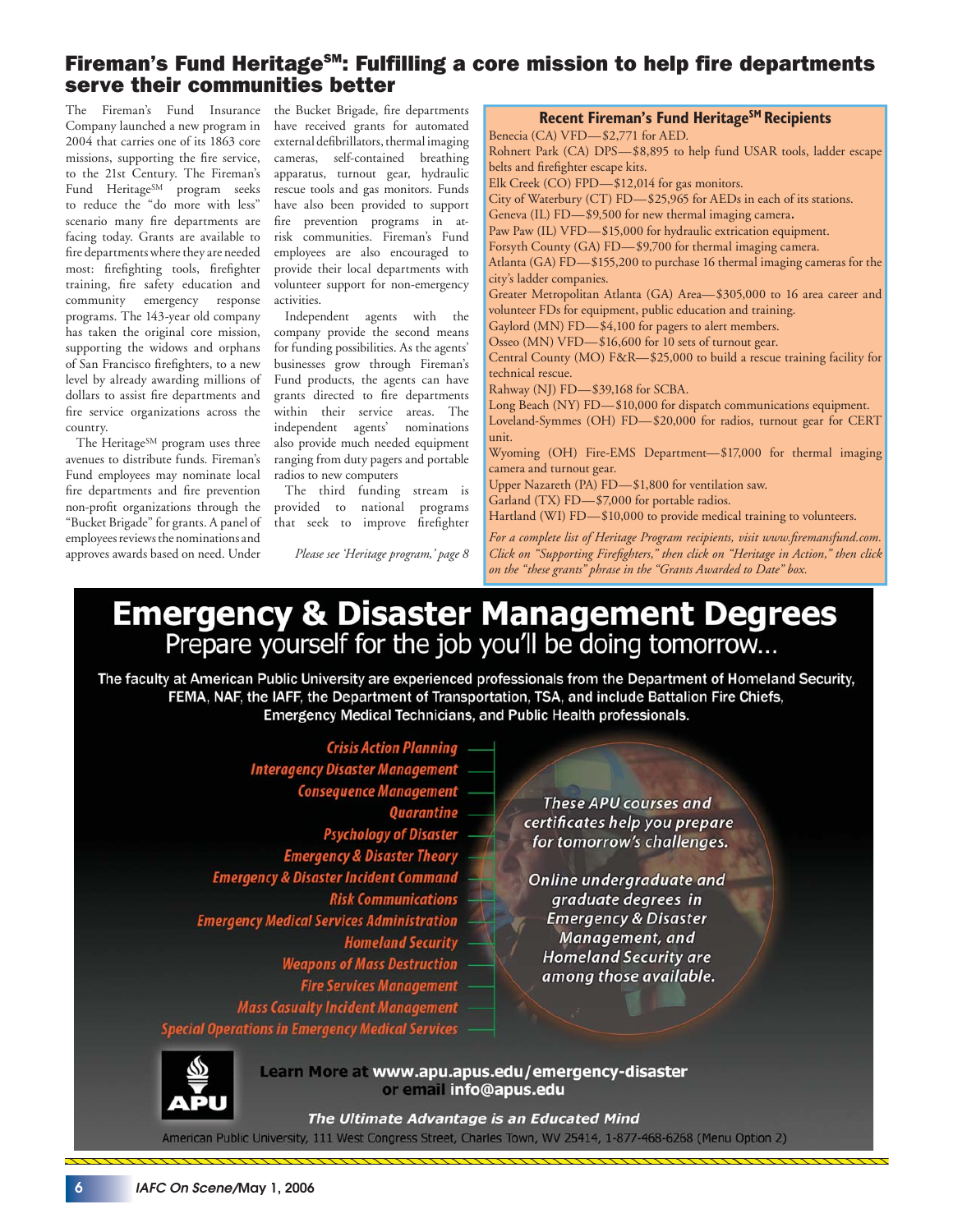### Virginia Governor Kaine Presents SAFER Grant to Arlington

Virginia Governor Tim Kaine presented Arlington County with a \$32,000 Virginia Staffing for Adequate Fire and Emergency Response (SAFER) matching grant to help enhance fire protection efforts. Along with an \$800,000 SAFER grant from the U.S. Department of Homeland Security, awarded in February 2006, this grant enables Arlington County to add eight new firefighters/emergency medical technicians (EMTs) and increase the safety of its firefighting staff.

"Arlington County has clearly demonstrated its commitment to public safety, and has been a leader in working with regional and state partners since September 11th," said Kaine. "With this Virginia grant, we're sharing in Arlington County's commitment to providing the best-possible fire protection for the community."

The Arlington County Fire Department was the only agency in Virginia to receive the grant specifically given for hiring firefighters. The grant



**Arlington County Board Chairman Chris Zimmerman.**

requires the county to match an increasing proportion over a four-year period; in the fifth year of the grant, the county absorbs the entire cost of the firefighter positions. The Virginia SAFER grant match covers a portion

of the first-year cost to the county. Virginia is the only state to provide the first-year match.

The eight new Arlington County firefighters/EMTs are currently part of a 21-member recruit school. They each will be assigned as a fourth member of a firefighting crew—allowing Arlington to meet the National Fire Protection Association's minimum standard of four firefighters on engine, rescue and truck companies.

"Four-person staffing on our fire apparatus allows us to increase our on-scene emergency capabilities," said Arlington County Board Chair Chris Zimmerman. "This grant is a significant step toward better protecting our community and creating safer working conditions for our firefighters."

Currently, the fire department staffs 10 of its 14 suppression units with four firefighters. This grant allows the department to staff two additional units (Ladder or Rescue) with four firefighters.  $\mathbf{\Phi}$ 

### **IAFC** Scene

**Volume 20, Number 8**

IAFC On Scene is read by 12,400 highly qualified fire chiefs and company officers with a **pass-on rate of six to eight additional readers for every subscriber. To advertise, please call (703) 273-9815 ext. 307 or e-mail Editor Cathy Cruise at ccruise@iafc.org.** 

> **IAFC Executive Director** *Garry L. Briese, CAE* **Communications Director** *Jennifer A. Ashley, CAE* **Editor** *Cathy Cruise* **IAFC Board of Directors**

*Chief William D. Killen, President*

*Chief James B. Harmes, First Vice President Chief Steven P. Westermann, Second Vice President Chief Robert A. DiPoli, President 2004-2005*

*Chief Julian H. Taliaferro Treasurer* Chief Jack K. McElfish, *Director-at-Large, Southeastern Division Chief Larry J. Grorud, Great Lakes Division Chief Donald F. Warden, Canadian Division Chief William Walton Jr.,* 

*Eastern Division*

*Chief Kenneth D. Riddle, EMS Section Chief Jackie T. Gibbs, Fire & Life Safety Section*

*Chief Richard R. Carrizzo, Missouri Valley Division Chief Luther L. Fincher Jr., NFPA/IAFC Metro Chiefs Section*

*Chief Roger Bradley, New England Division Chief Jerry S. Bower, Southwestern Division Chief Fred C. Windisch, Volunteer & Combination Officers Section* 

*Chief Timothy Riley, Western Division*

IAFC On Scene (ISSN 0893-3936) is an official publication of the International Association of Fire Chiefs. Our goal for this newsletter is to provide fire and emergency services managers with information to help them make<br>timely and appropriate decisions. The opinions expressed in the newsletter are those of the individual aut necessarily represent the official position of the association. The International Association of Fire Chiefs, organized in 1873, is dedicated to the advancement of the fire service. Its mission statement: Provide leadership to career and volunte chiefs, chief fire officers and managers of emergency service organizations throughout the international comthrough vision, information, education, services and representation to enhance their professionalism and capabilities.<br>Questions about material in this issue should be directed to the editor at: 703/273-9815 ext. 307. The number is 703/273-0911; fax 703/273-9363. Unless otherwise noted, all material in IAFC On Scene is copyright 2006 by the International Association of Fire Chiefs.

### CLASSIFIEDS

#### **FIRE CHIEF**

#### **City of Montpelier, Vermont – population 8,200**

Montpelier, the capital city of Vermont, is seeking a fire chief. Current chief retiring 6/1/06 after 13 years of service. Department head position answering directly to the city manager. Combination fire/EMS department with 18 full time employees, three regular part time employees and up to 15 call force members. Approximately \$1.5 million budget.

The fire chief is responsible for all fire suppression and prevention activities within the city and as part of regional mutual aid. Responsible for ambulance service in Montpelier and through contract with three neighboring towns. Responsible for administering local/state building/health codes including permit issuance, inspection, plans reading and enforcement. Facilities and equipment are in top condition and department has an established record of excellent service and response to public. A heavy emphasis is placed on fire prevention, education and training.

Candidate should have demonstrated experience with all aspects of fire suppressionincluding incident command, experience with ambulance service delivery–including billing and collections, experience with active fire prevention efforts, some familiarity with building codes and inspection systems, supervisory experience in a unionized environment, experience with recruitment and retention of a call force, experience with other aspects of departmental operation including meeting with the public, budgeting, purchasing, strategic planning and personnel management.

The successful candidate will have excellent communication and public presentation skills, have demonstrated ability to track multiple priorities and activities, must be able to creatively work with tight budgets for the best public value and have demonstrated strong leadership skills. Applicant must have a Bachelor's Degree, preferably in Fire Safety or Public Administration. Completion of Executive Fire Officer program at the National Fire Academy is required. Applicant must have served as Chief Officer or Deputy Chief Officer for a comparable department. Must have or once had valid certifications in firefighting and EMS. Building code certifications a plus. Must have or be able to obtain a valid State of Vermont Driver's License.

The City of Montpelier offers a comprehensive benefit package. Compensation is negotiable depending on qualifications and experience, current budgeted annual salary is \$68,200. Letters of interest, resume and list of references should be received by the City Manager's Office, 39 Main Street, Montpelier, Vermont 05602 on or before Monday, May 22, 2006. www.montpelier-vt.org.